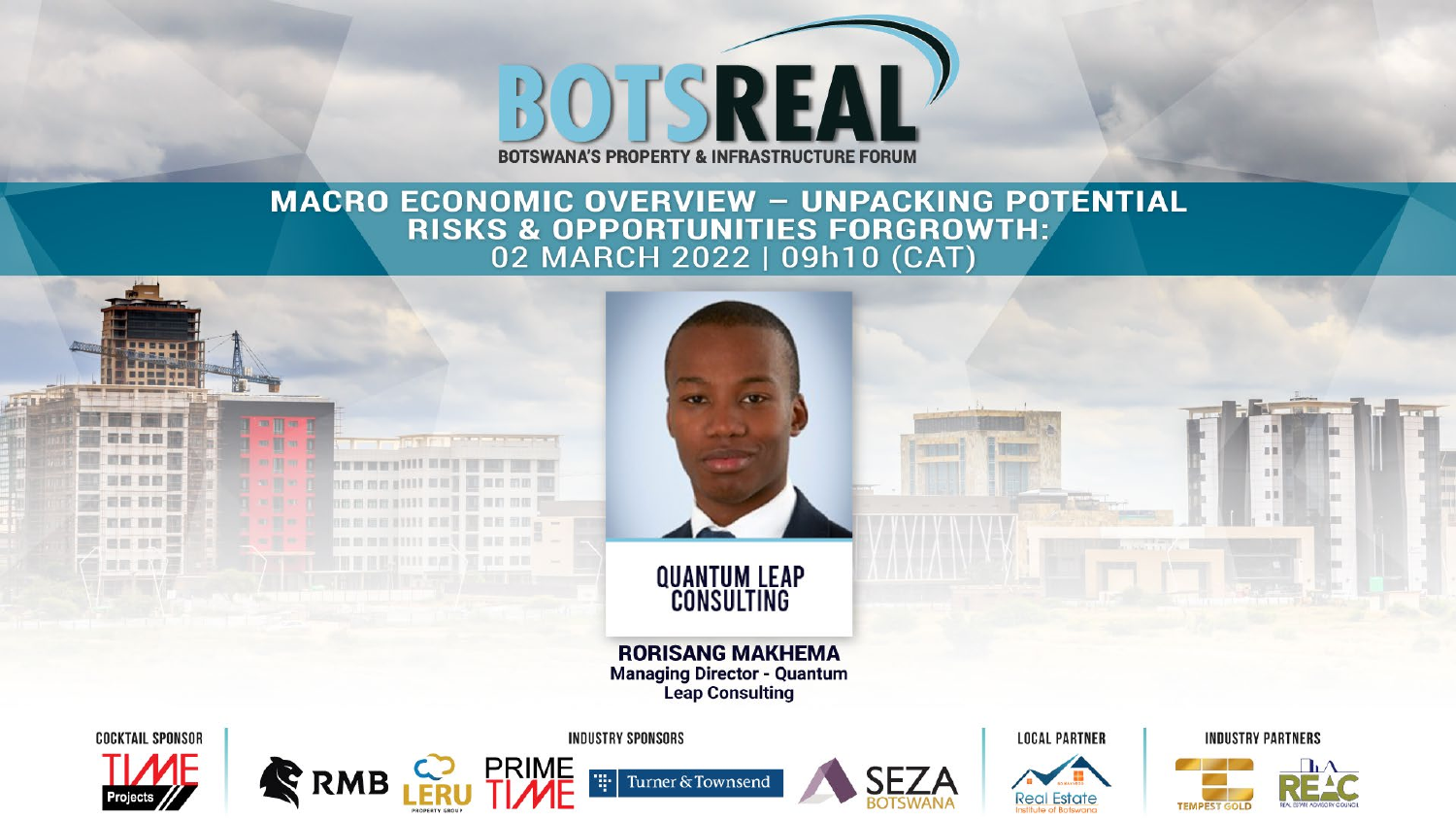# What got Botswana here, won't get it to where it wants to | A Macro view By Rorisang Makhema





**BUILDING BOTSWANA'S**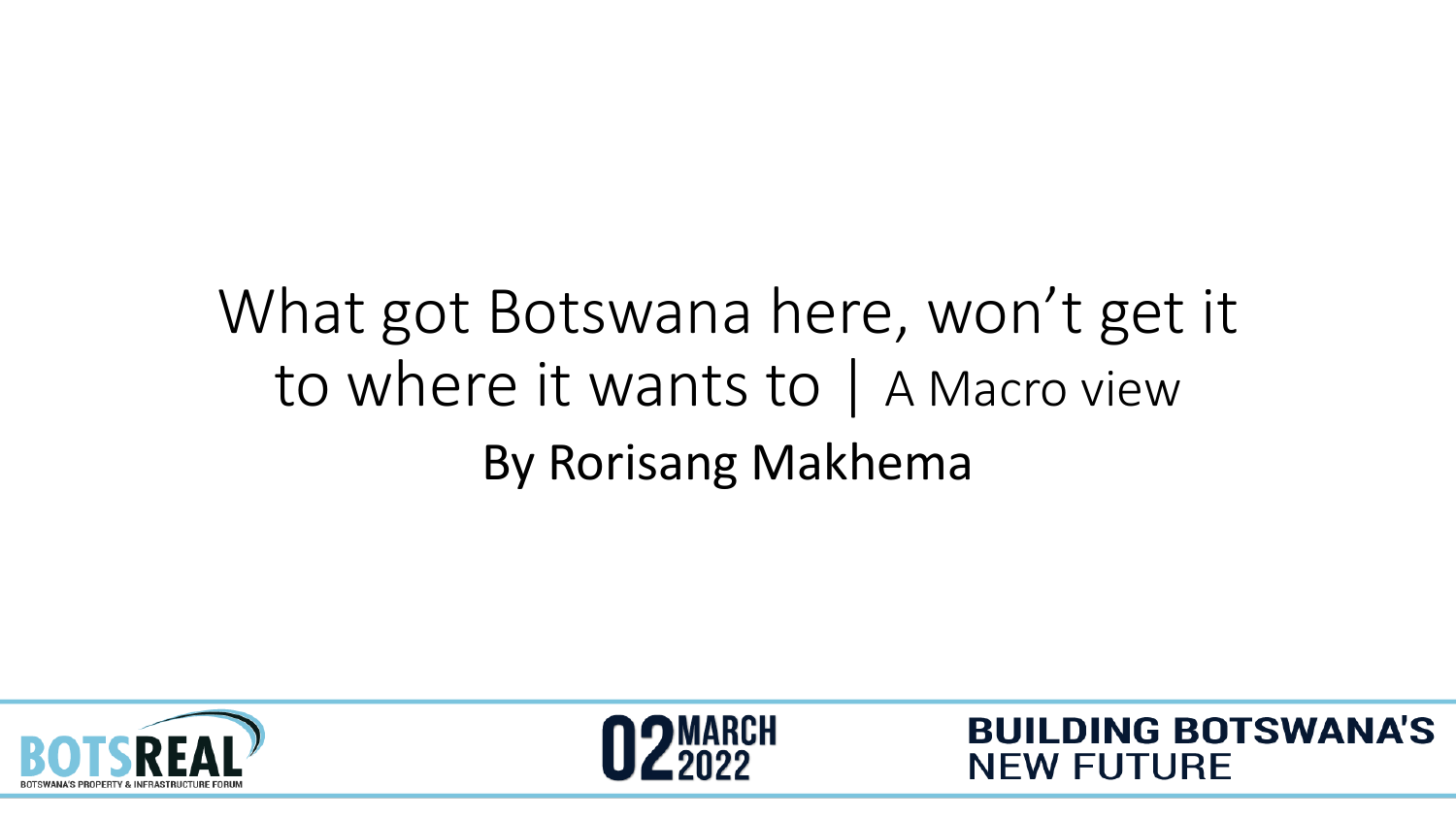#### The traditional view of Botswana as an African Success Story begins, at its independence

- Botswana was an agrarian society and one of the poorest countries on the planet
- It had little in the form of known resources and was dependent on foreign assistance and "poor grade" cattle for economic growth
- In fact, it famously only had:
	- 12km of paved road
	- 22 university graduates
	- 100 secondary school graduates



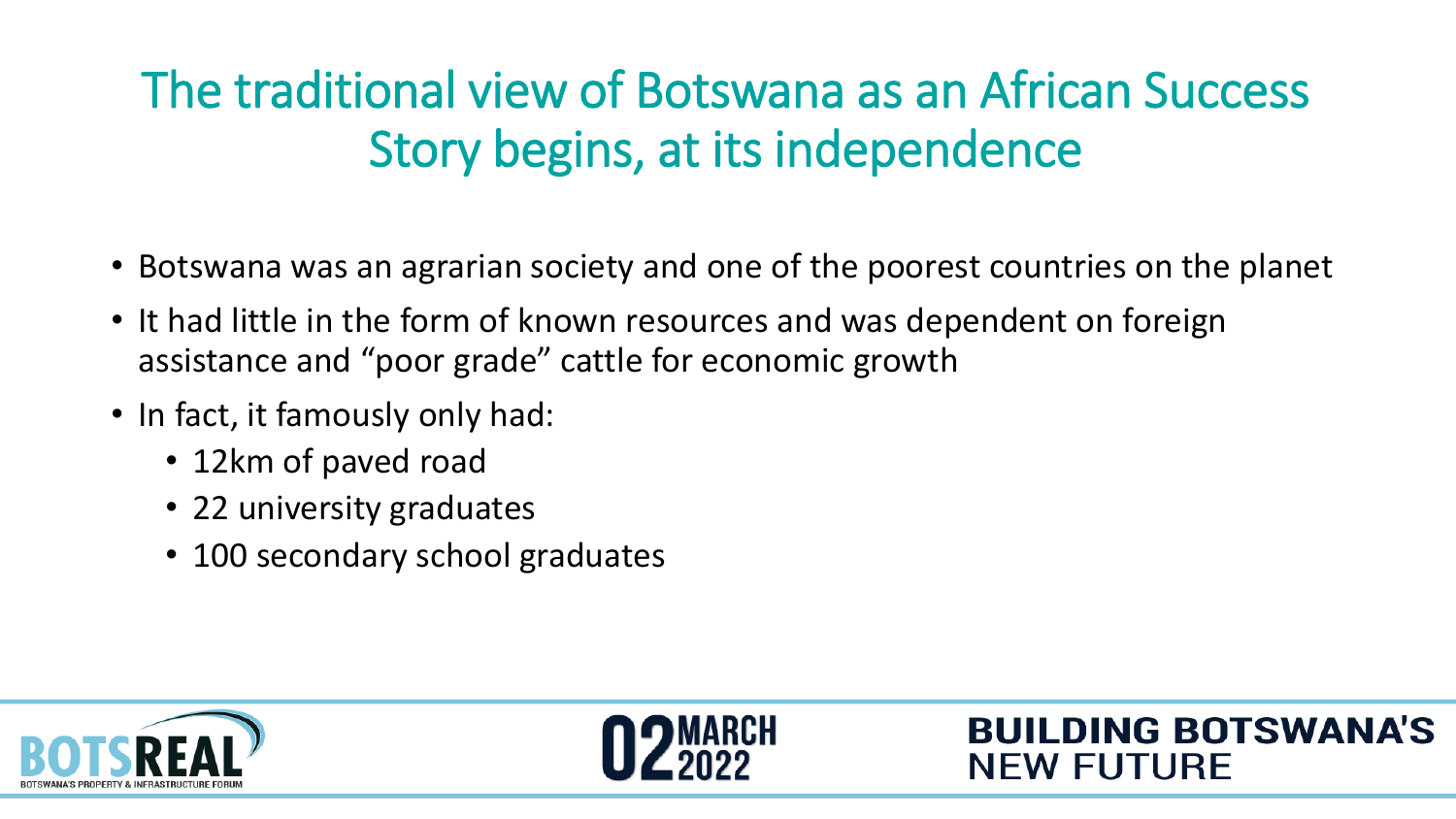#### …And, thanks to the discovery of Diamonds, tells the tale of Government-led growth

- GoB was able to negotiate the receipt of high revenues from its mineral resources
- Employed sound, development focused policies and prudent financial management to invest in physical and social infrastructure
- Maintained a relatively accommodative tax environment
- Fastest growing economy 1965 1995



Botswana's changing economic landscape | Keith Jefferies 16/08/18

**NEW FUTURE** 

**BUILDING BOTSWANA'S** 



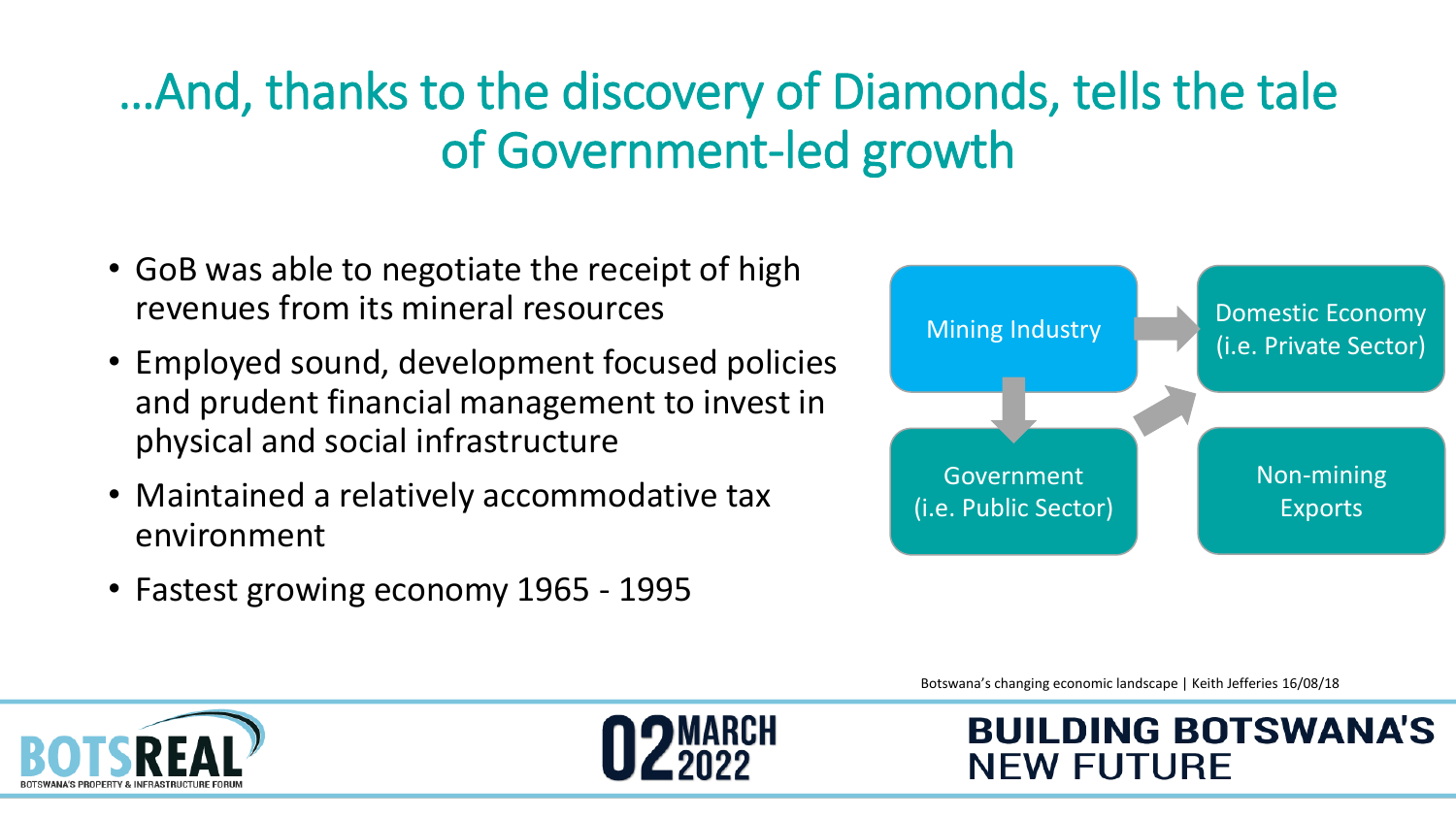### Unfortunately, this paradigm is unsustainable

- As mining growth tailed off, researchers and policy analysts, began questioning whether or not this African miracle could continue and where the next impetus for growth would come from
- Greater emphasis was placed on examining the competitiveness of Botswana's non-mining sectors
- Botswana hadn't avoided *Dutch disease*





**BUILDING BOTSWANA'S**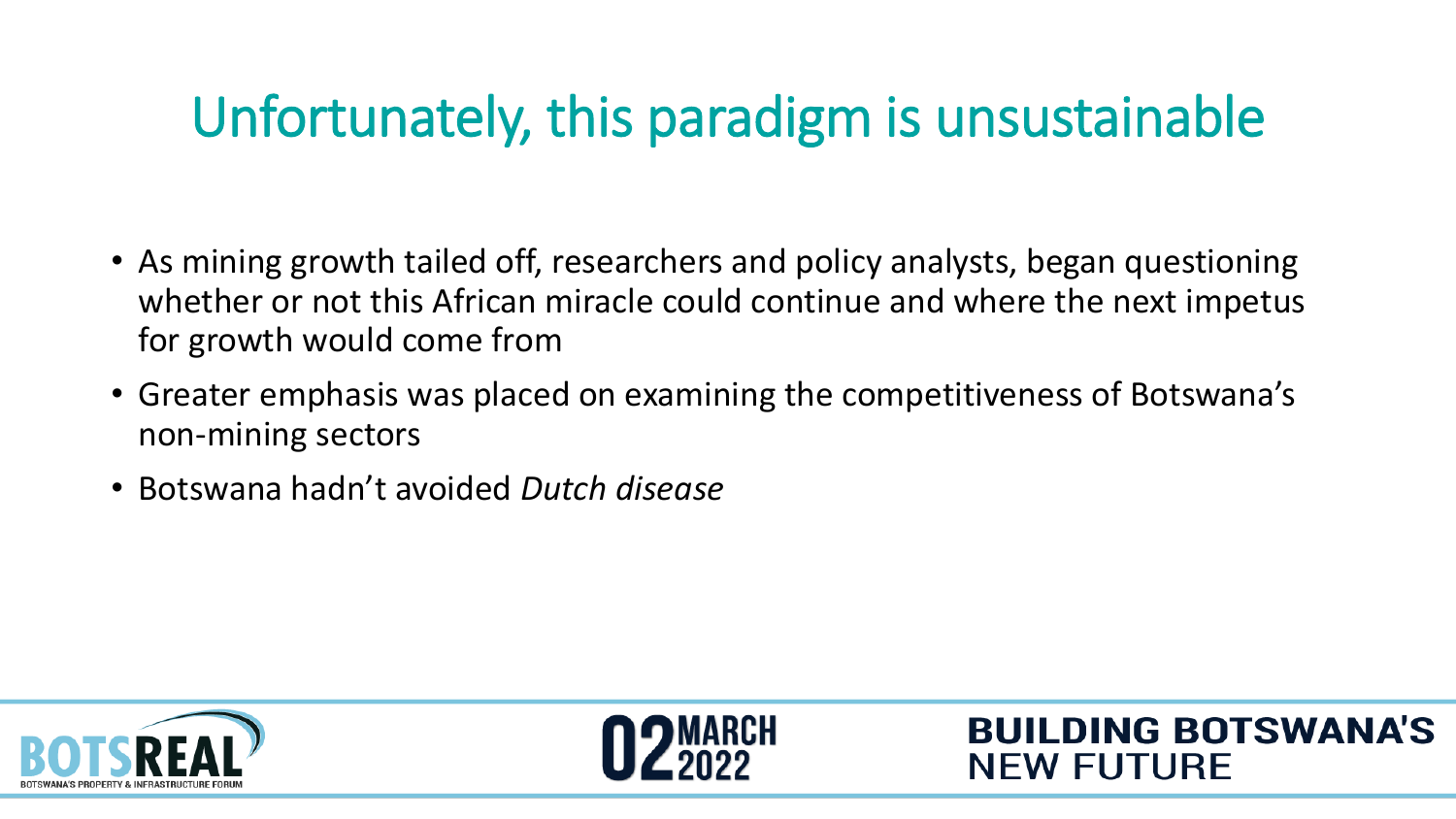#### National GDP has diversified away from mining



Botswana's changing economic landscape | Keith Jefferies 16/08/18



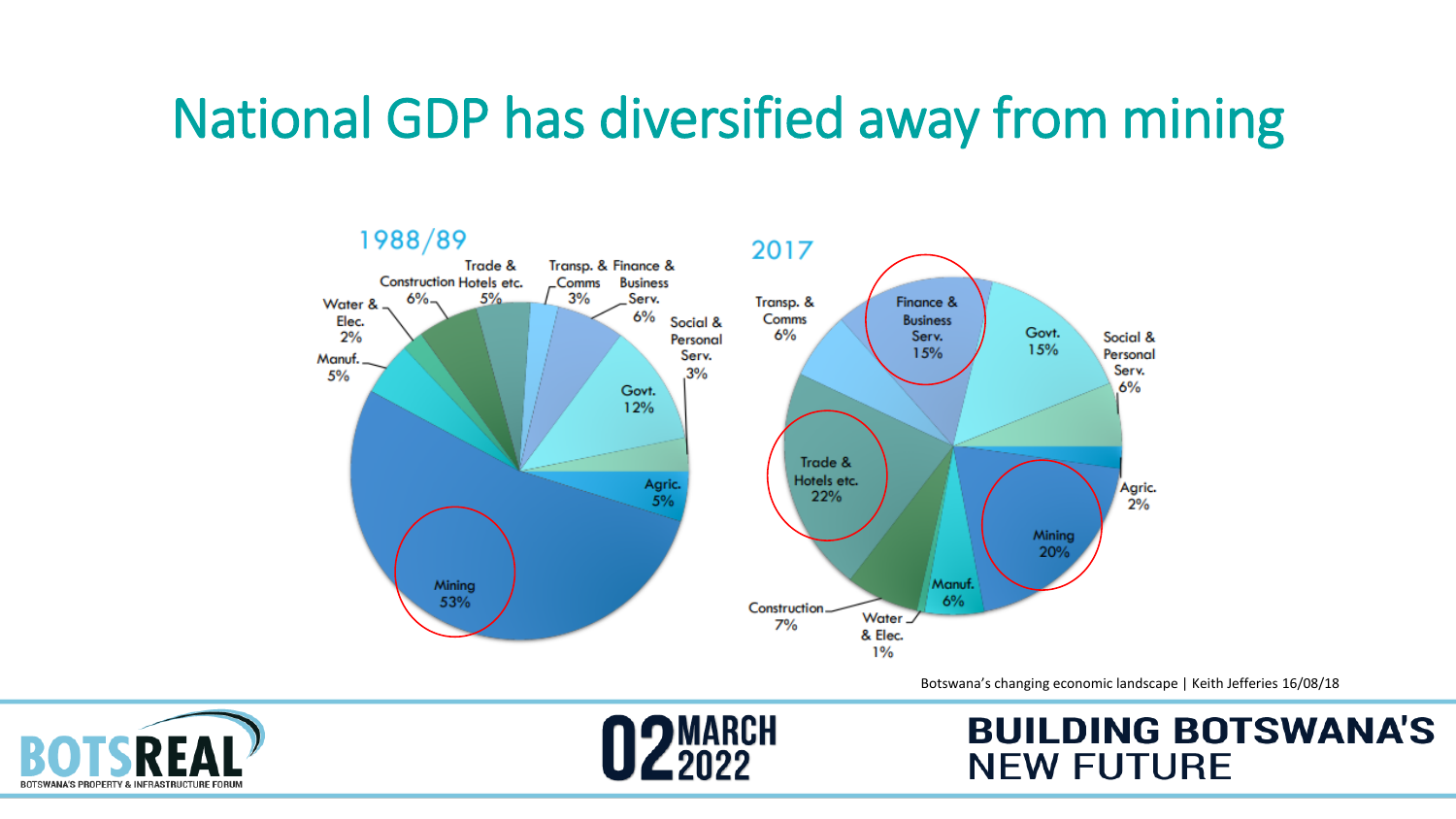### However, exports have not…



Botswana's changing economic landscape | Keith Jefferies 16/08/18



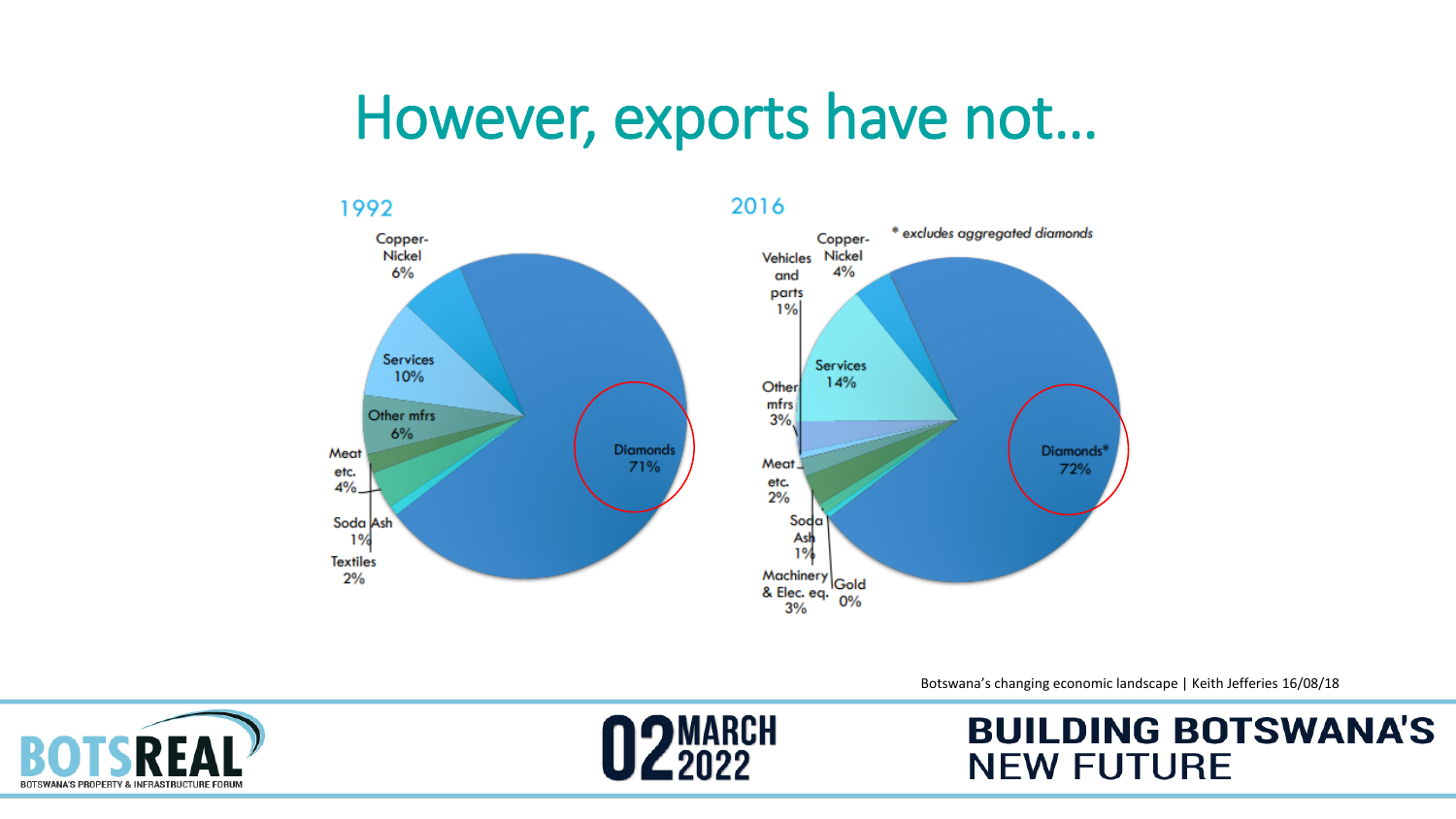#### Leading to structural current account and balance of payment deficits





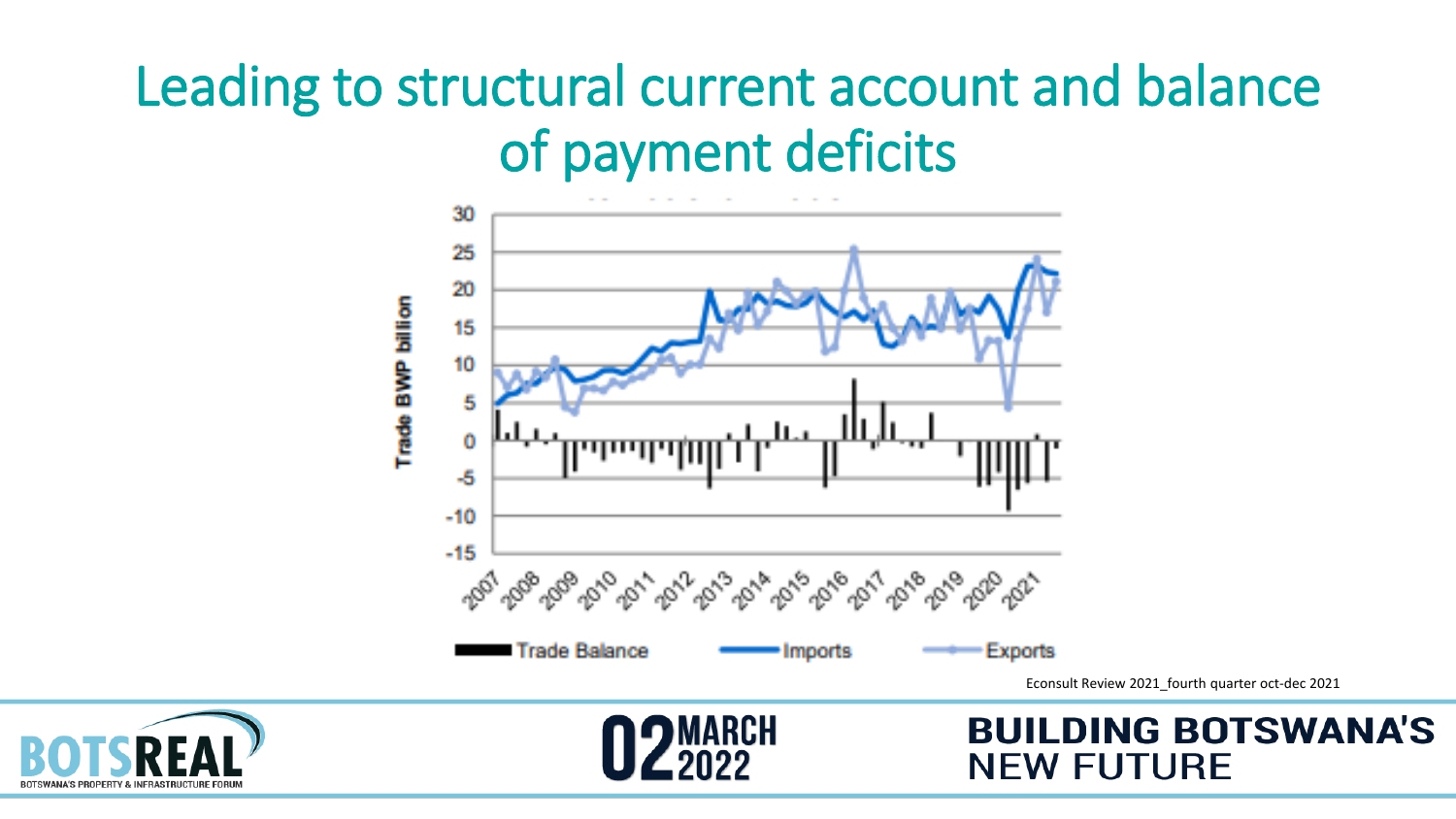…and highlighting that Botswana's economic diversification is driven by domestic consumption





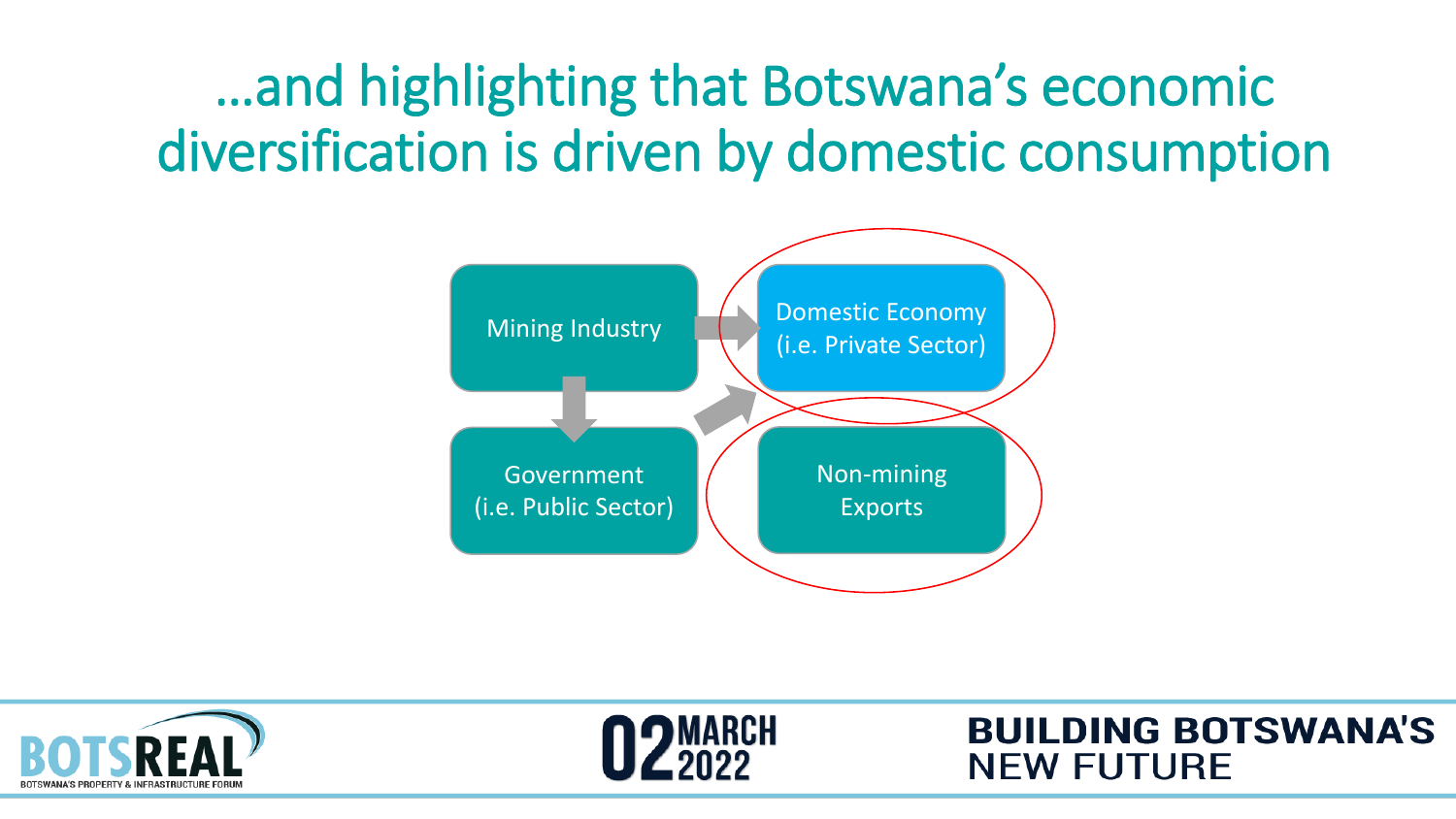### Botswana's domestic markets are ill suited to be a key driver of significant economic growth

- Population 2.4 million (2022e)
- Median age 24 (2022e)
- Population Growth rate 2.09% (2020e)
- Households 634 000 (2020)
- Between 2015/16 and Q1 2020, the country averaged a respectable GDP growth rate of 4.0% p.a.
- Pre-Covid unemployment rate 23.2% (Q1 2020)





**BUILDING BOTSWANA'S**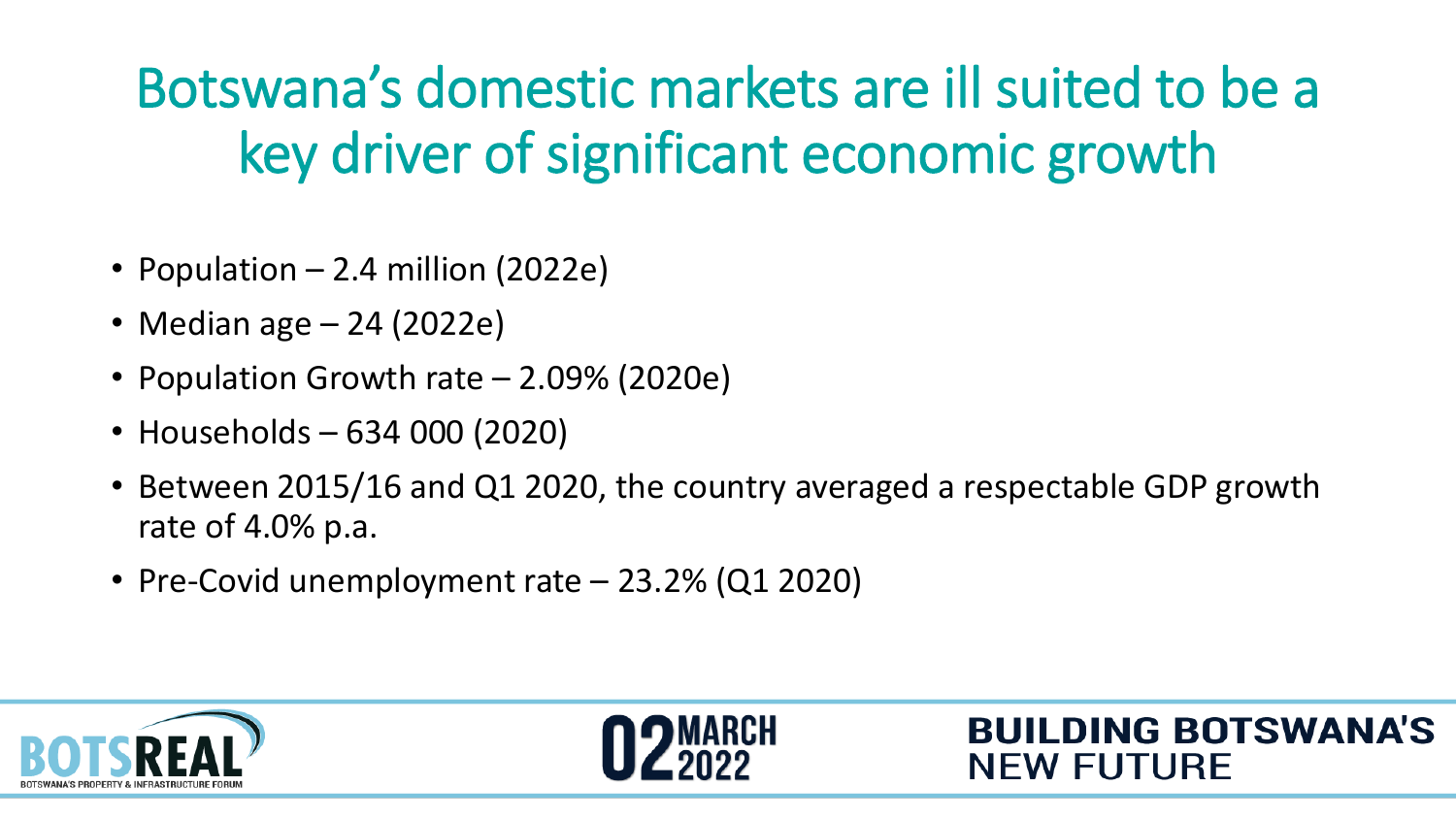### Botswana's domestic markets are ill suited to be a key driver of significant economic growth



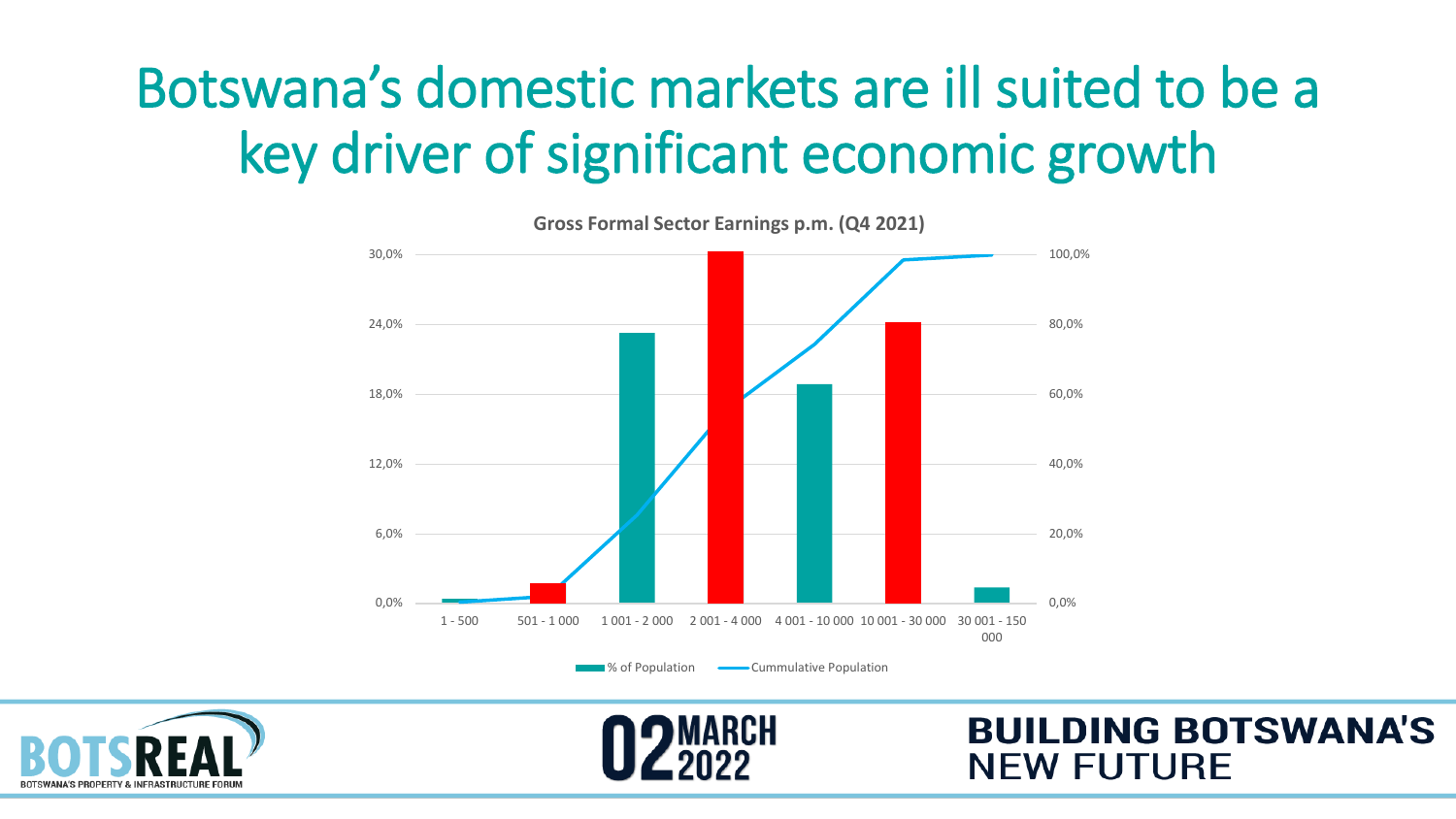# In response, the GoB proposed a Transformation Agenda which identified four key changes

- The continued diversification away from diamonds
- A shift towards increased national competitiveness through greater productivity and efficiency – rather than "managed good fortune"
- The encouragement of FDI and tourism in order to strengthen links to the global economy
- To inculcate a mindset and skills shift in Batswana allowing the GoB's role to evolve from that of economic controller to economic facilitator





**BUILDING BOTSWANA'S**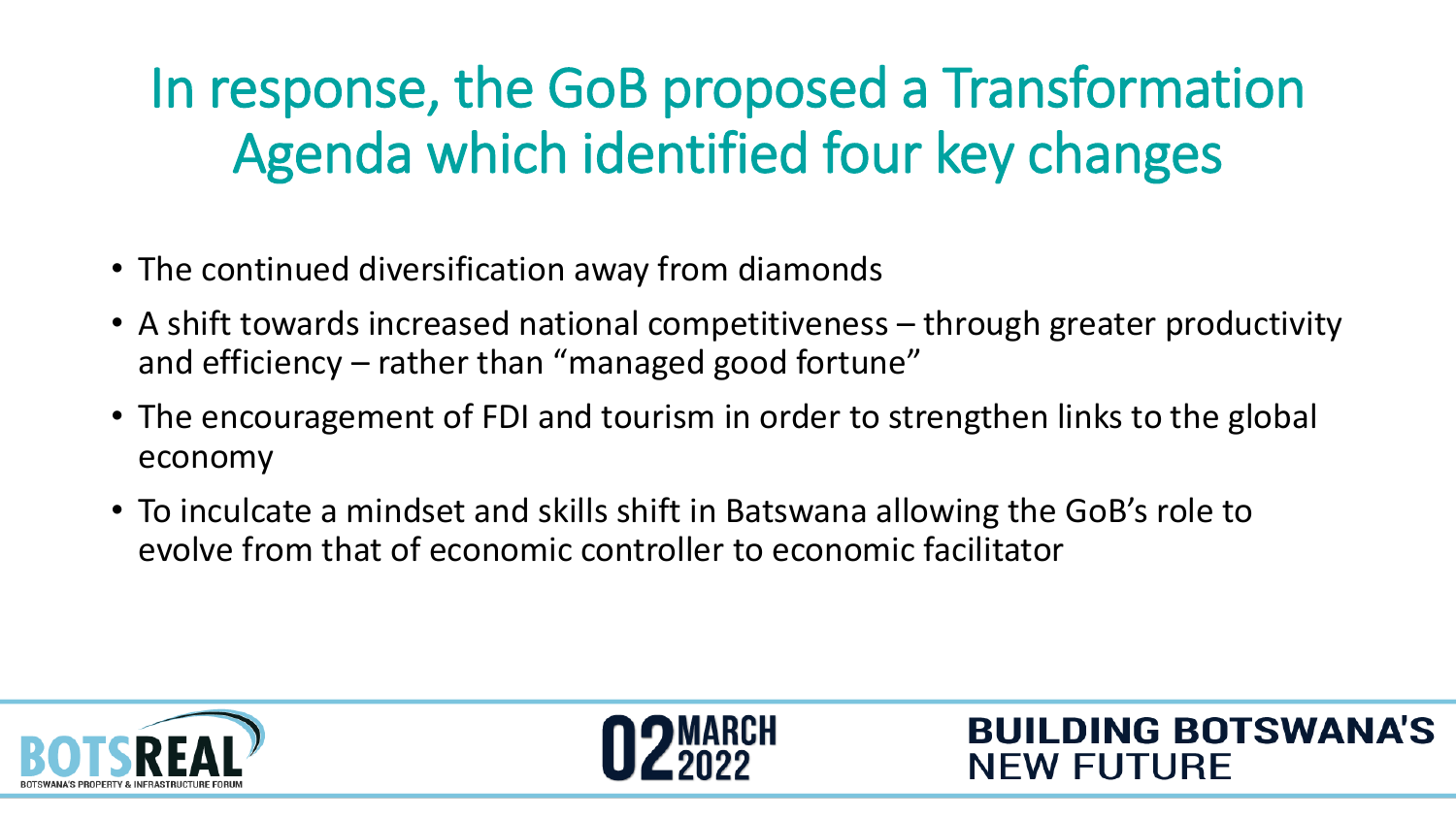# However, Covid disrupted this transformation and highlighted continued structural limitations

- The protection of Human life took precedence over economic concerns leading to travel restrictions and national lockdowns across the world
- Global supply-chain constraints and protectionist leaning approaches to the pandemic by developed nations worked together to highlight the need to secure key strategic value-chains
- The need to implement work from home policies highlighted shortcomings in the nation's ICT infrastructure





**BUILDING BOTSWANA'S**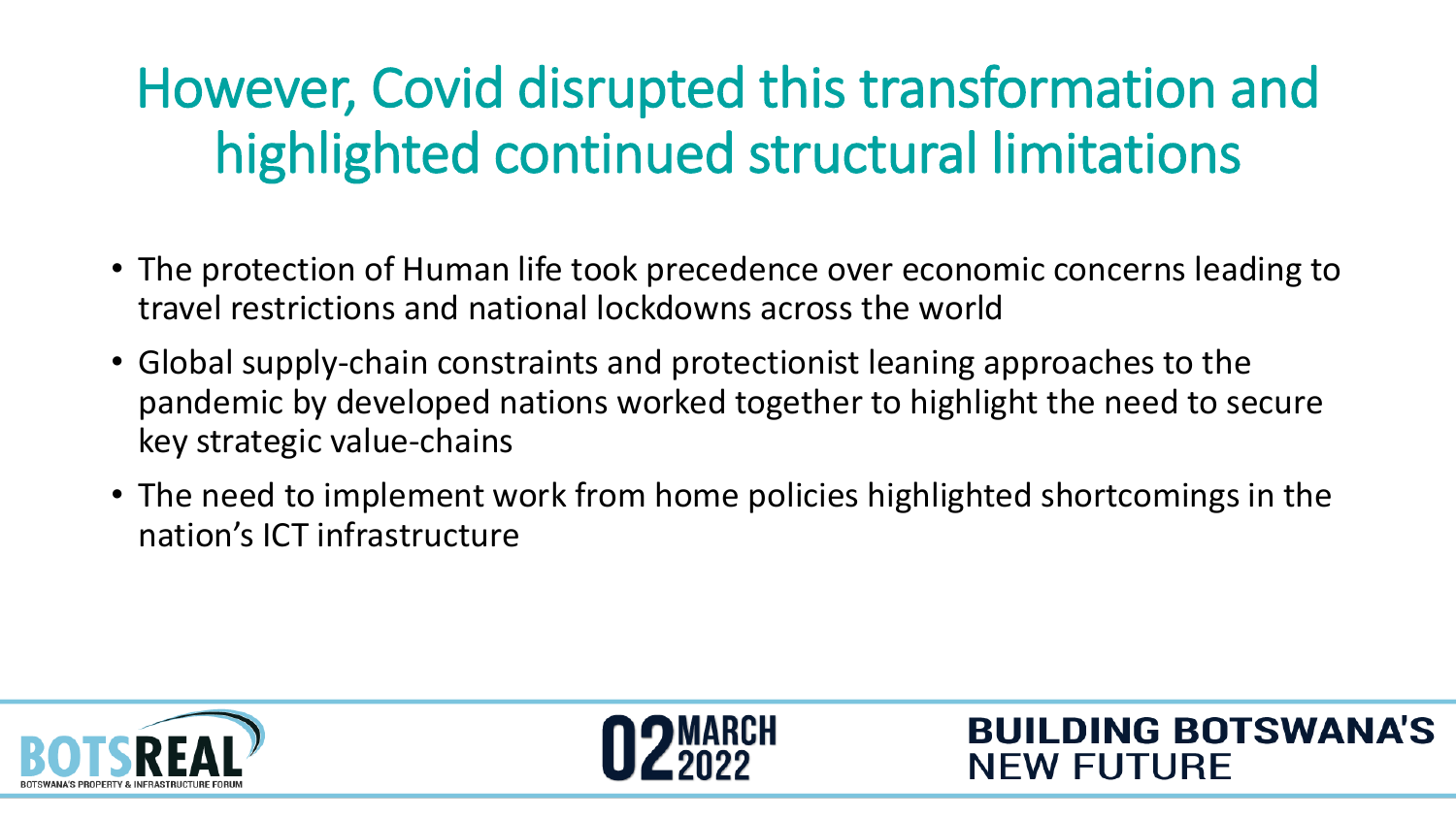# …and the GoB's Covid interventions, while necessary, negatively impacted the national fiscus

- GoB responded through the *short-term Economic Stabilisation Package* and the *Economic Recovery and Transformation Plan* which initially diverted resources from existing projects in addition to seeking external funding to address various Covid impacts
- Despite these efforts:
	- The economy contracted by 8.5% in 2020 and
	- The GoB funded a BWP 26.6 billion deficit over the two years running 2020 2022 through drawdowns from the accumulated savings in the Government Investment Account (GIA) and additional borrowing from domestic and international sources.

**BUILDING BOTSWANA'S** 



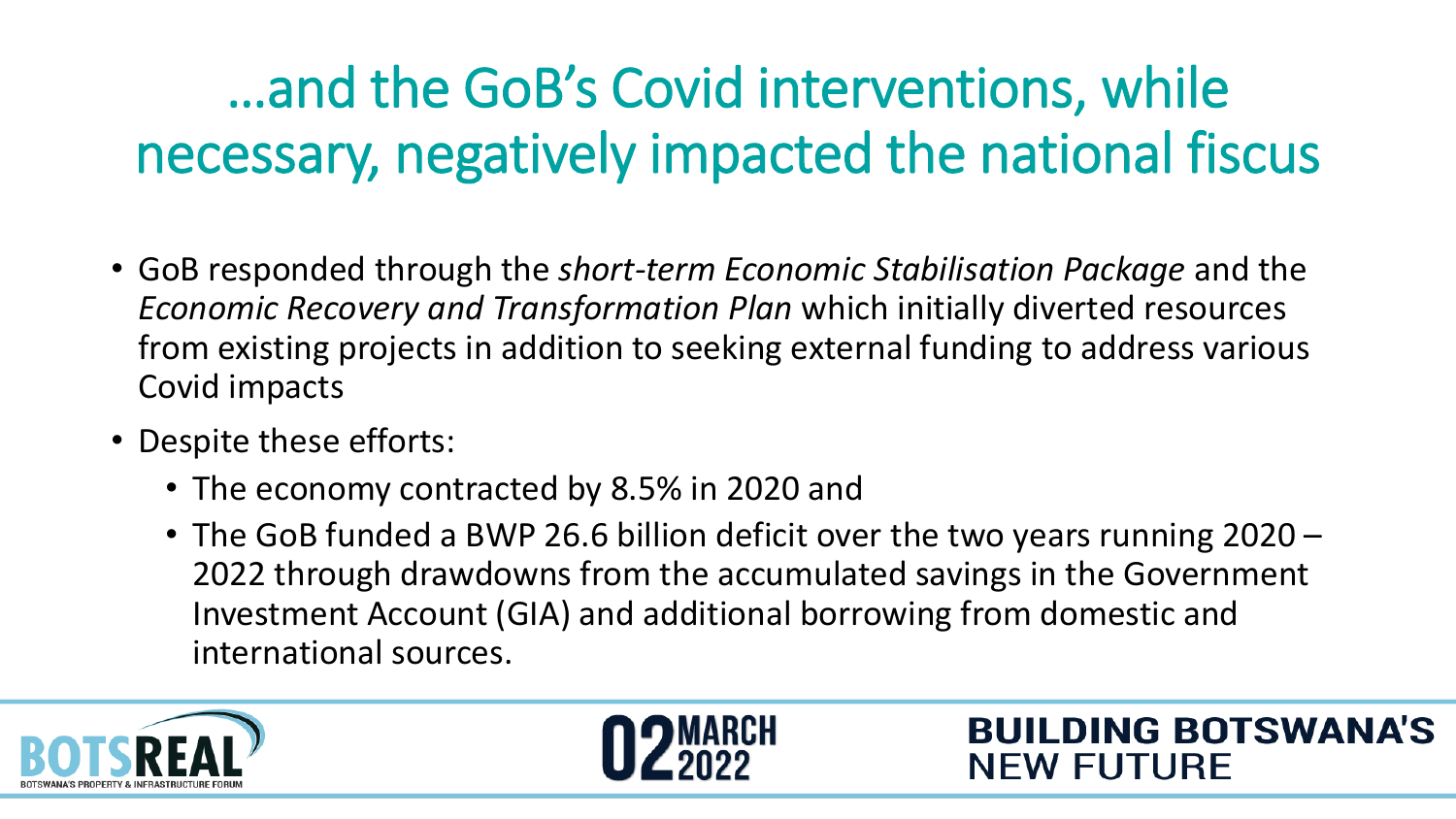# …Which in turn led to a downgrading of Botswana's sovereign credit rating

- Government borrowing also increased during the pandemic and, given the state of the GIA, will remain necessary to fund current and future fiscal deficits.
- Government debts remain relatively low and should remain considerably below the statutory limit (i.e. 40% of GDP) and comfortably within debt sustainability metrics
- Botswana remains the only country in mainland sub-Saharan Africa with investment grade sovereign credit ratings from Moody's and Standard and Poor's





**BUILDING BOTSWANA'S**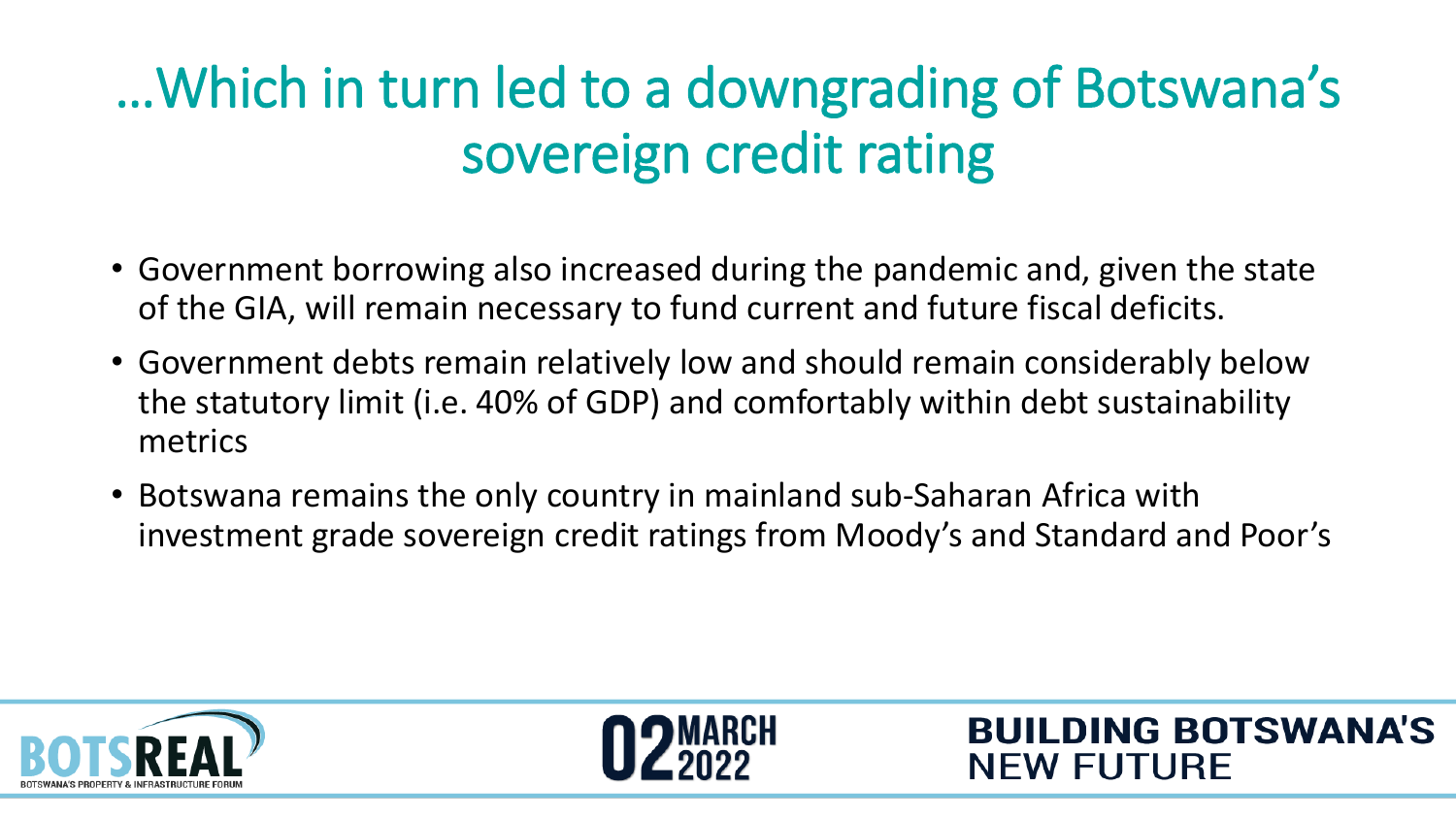### The nation's Post-Covid economic outlook faces some challenges

- Unemployment levels hit 26% in Q4 2021 however, as the recently ended States of Emergency placed a moratorium on employee separations, the true unemployment level may still be masked
- Sharp increases in domestic living costs coupled with external upward pressures pushed inflation to 8.7% in December 2021 and 10.6% in January 2022; significantly above the BoB's 3% – 6% medium term target





**BUILDING BOTSWANA'S**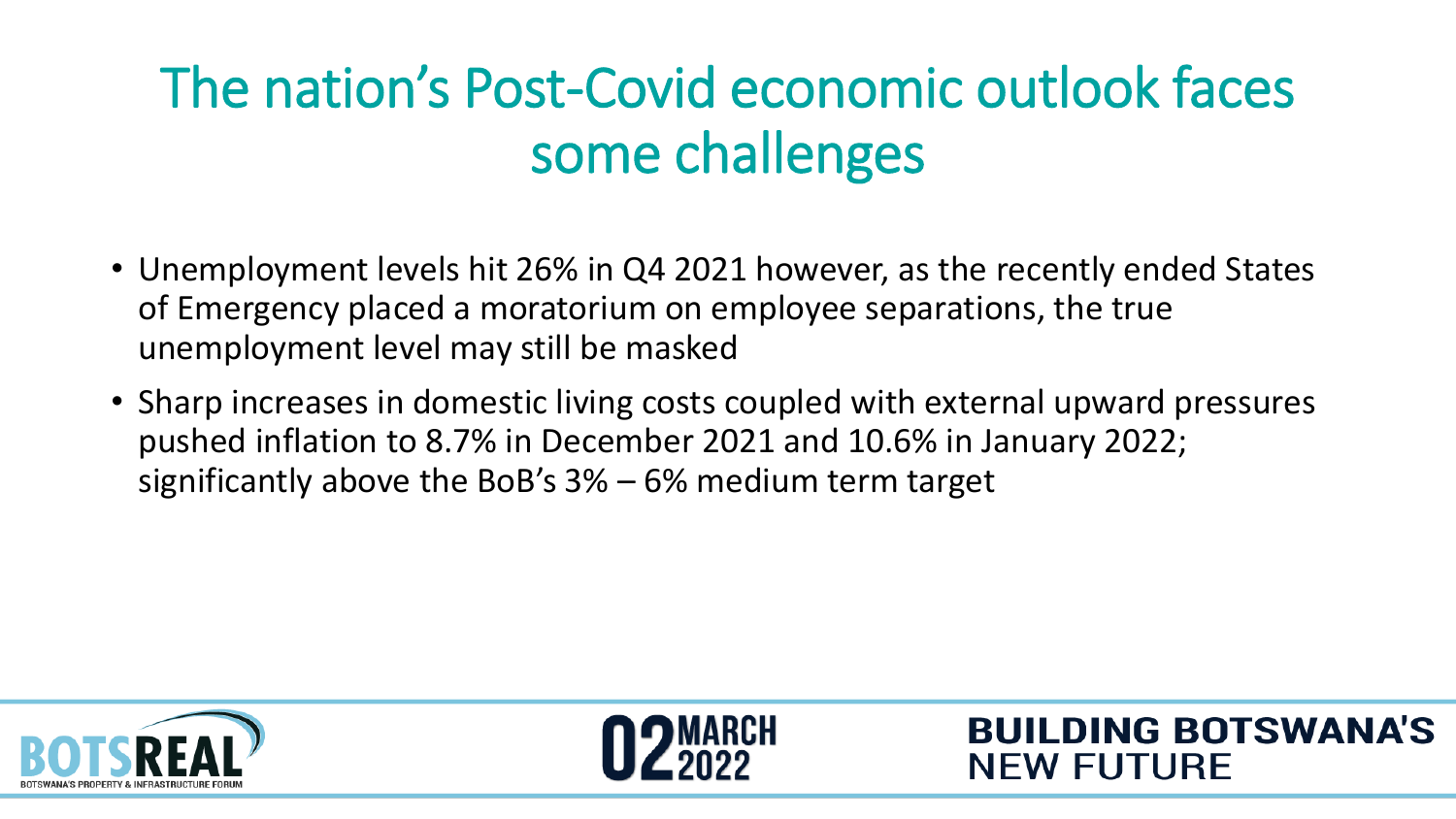### With a number of potential impacts on the real estate sector

- In 2019, Botswana introduced an amendment to the Transfer Duty Act which introduced the highest transfer duty in the world on property sales to foreign buyers (30% vs 5% for citizens)
	- Both Banks and Real Estate agents have raised concerns about the effect that this will have on sales and property prices.
- Changing work patterns stimulated by the Covid-19 pandemic have damped the office real estate sub-sector however its unclear whether this is a long-term change or a transient one





**BUILDING BOTSWANA'S**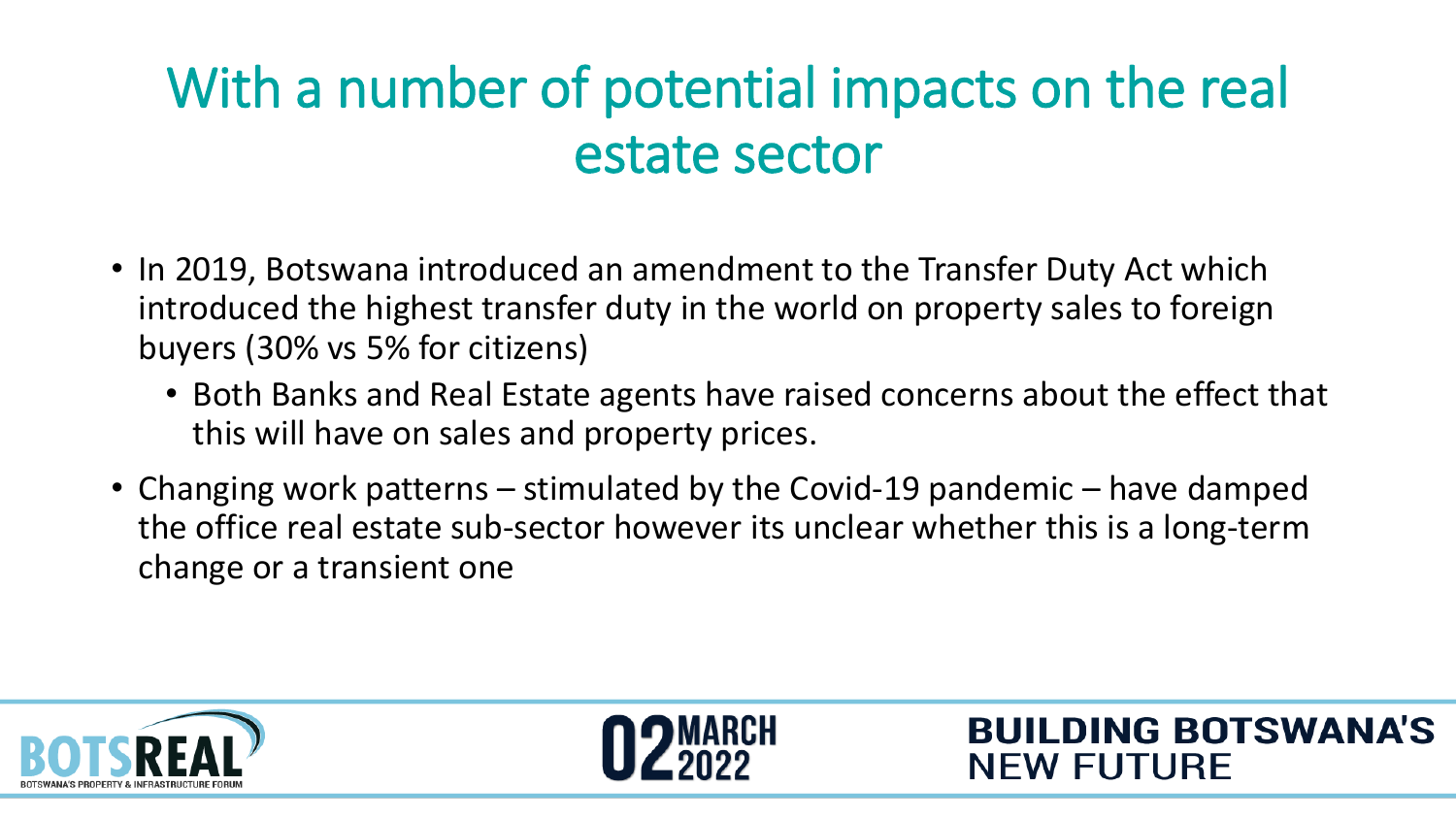### However, the recovery appears to be trending in the right direction

- Post-covid economic recovery is strong but, as the Omicron variant showed, caution and vigilance are needed
	- Global economic performance and sentiment strengthened in 2021
	- Botswana's estimated growth for 2021 was 9.7%
	- Recovery is primarily driven by robust diamond trading (up 80.6% on the 12 months to Q3) and the mining sector (15.6% for the 12 months to Q3)
	- However, the broader economy (non-mining) also grew appreciably (8.1% Year-to-September '21)
- The BoB will replace its key bank rate with a Monetary Policy Rate derived from its seven-day BoB Certificates

**BUILDING BOTSWANA'S** 



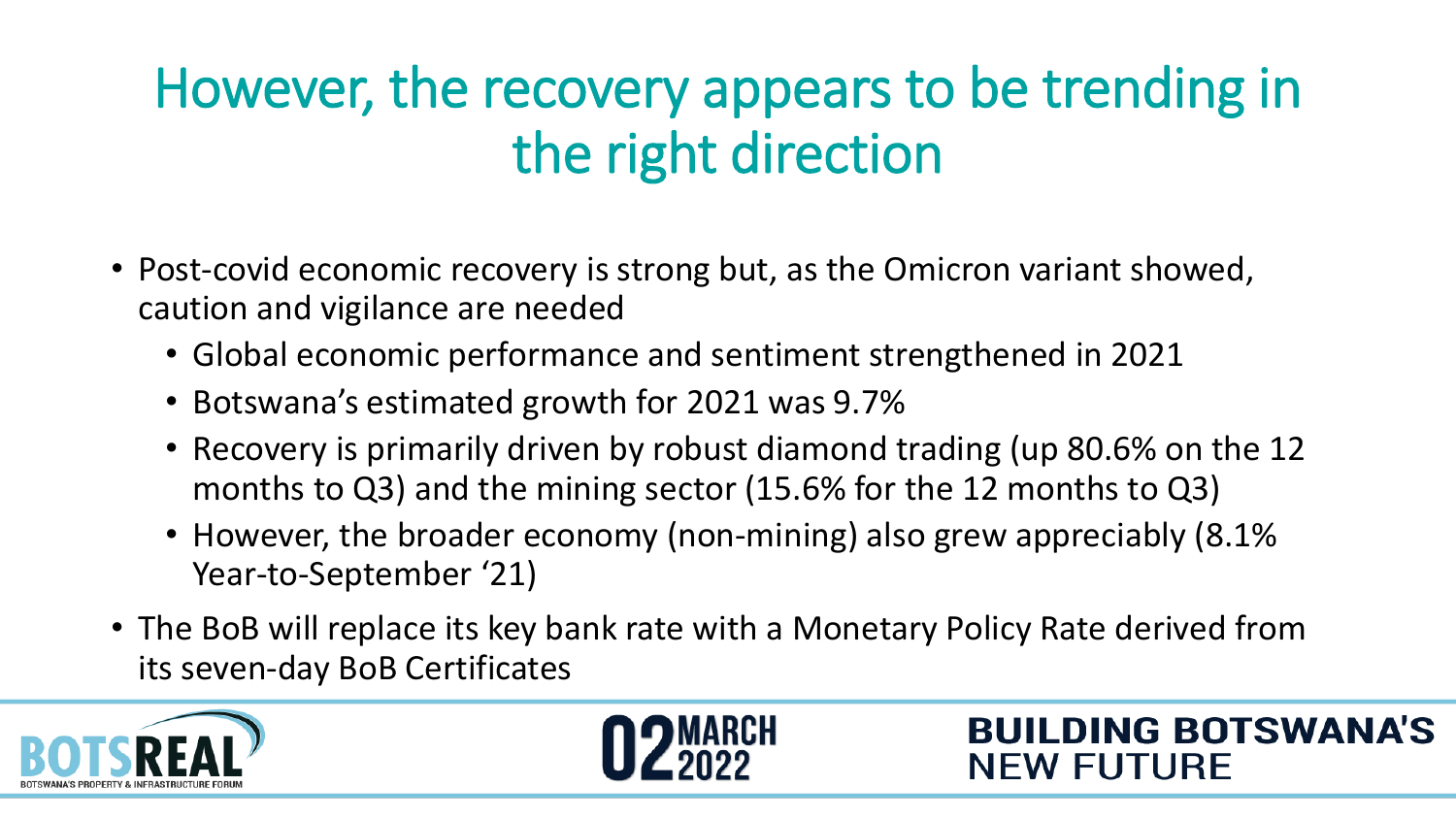# It remains imperative that Botswana adopts significant structural reforms for long-term growth

- To address the GoB's constrained fiscal position, a combination of additional revenue and reduced expenditures will be required
	- The continued review of the national tax environment with a view to broadening the tax base and improving revenue collection efforts
	- Underperforming State-owned Enterprises and Parastatals continue to be a drain on the national coffers which must be addressed
	- Poor project implementation and Government wastage needs to be curtailed so as to improve return on investment

**BUILDING BOTSWANA'S** 

**NEW FUTURE** 

• The Government wage bill currently sits at over 16% of GDP; significantly higher than the 10% recorded by comparator nations



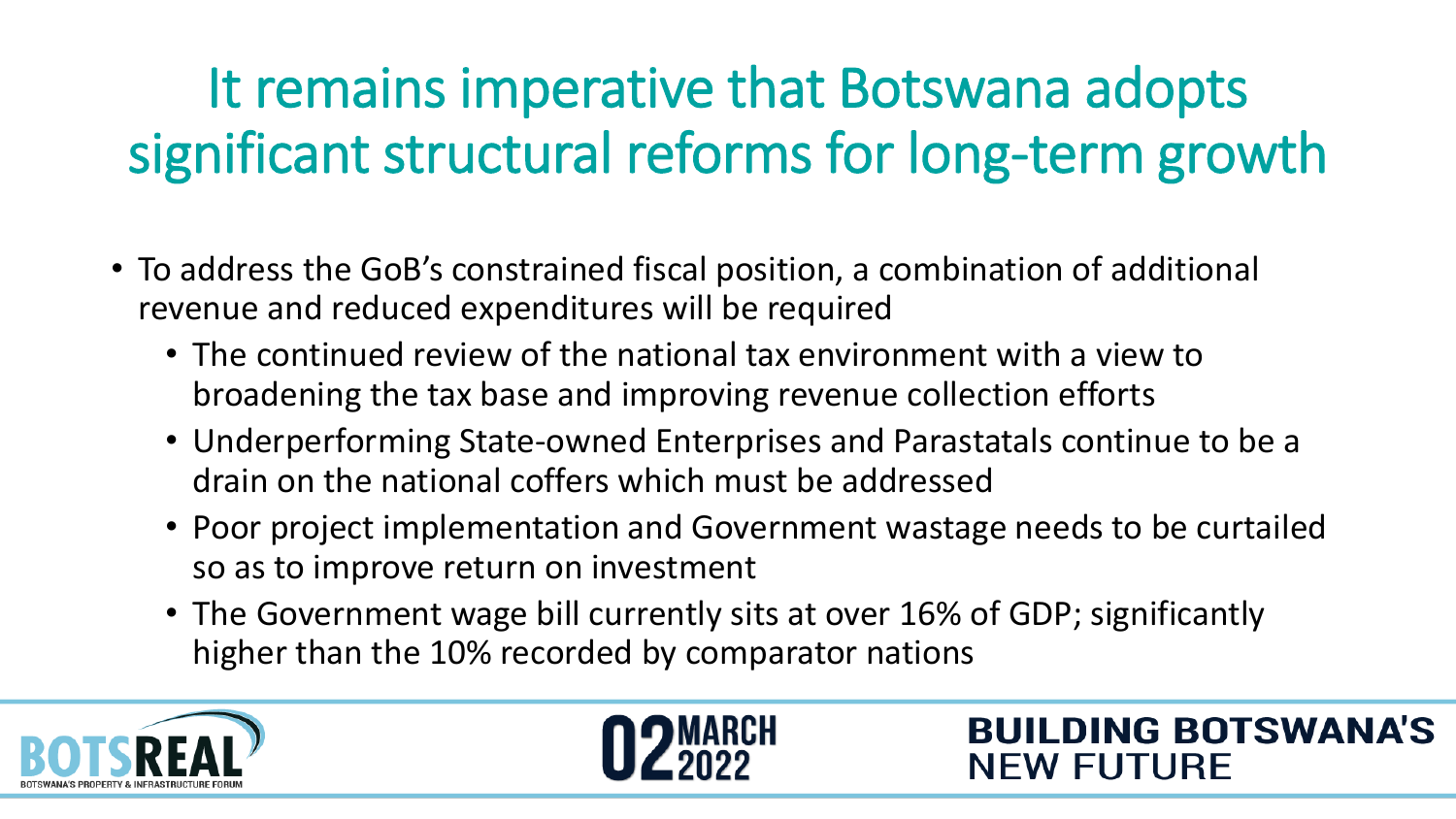# It remains imperative that Botswana adopts significant structural reforms for long-term growth

- Reforms to the GoB's recurrent education and healthcare expenditure through the implementation of a needs-based cost-sharing approach – present an opportunity for significant cost savings
- Botswana has also received numerous calls to review and restructure its public sector however, given the current lack of private sector job growth and the continued global uncertainty, any such restructuring efforts would be costly in the short term to medium term
- Lastly, these reforms should also free up revenue which can then be used to improve the Government's fiscus and fund its developmental and transformational agenda





**BUILDING BOTSWANA'S**